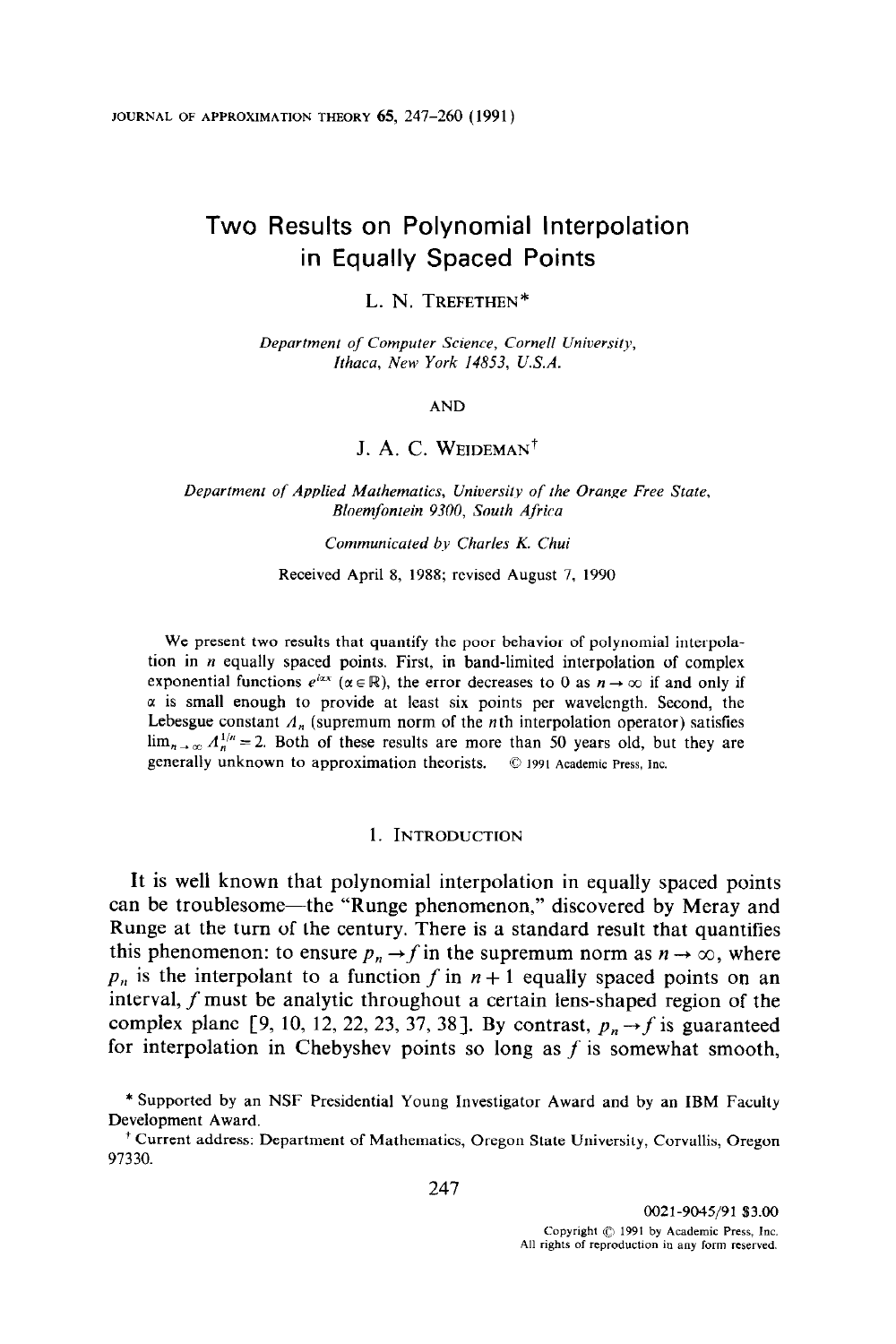e.g., Lipschitz continuous. More precisely, it is sufficient for  $f$  to satisfy the Dini-Lipschitz condition  $\omega(\delta) = o(|\log \delta|^{-1})$ , where  $\omega$  is the modulus of continuity  $[34,$  Theorem 14.4].

The purpose of this brief paper is to present two additional results on interpolation in equally spaced points which, although not new except in certain details, are generally unknown to approximation theorists.' Theorem 1 asserts that  $||p_n - f|| \to 0$  is guaranteed for equally spaced points, in a certain sense, if and only if  $f$  is appropriately band-limited: the grid must contain at least six points per wavelength. This theorem is implicit in the results of a paper by Carlson in 1915 [7], and generalizations can be found in the literature on entire functions  $\lceil 1, 2, 4, 25, 40 \rceil$ . Theorem 2 asserts that the Lebesgue constants  $A_n$  for equispaced interpolation grow asymptotically at a rate given by  $\lim_{n \to \infty} A_n^{1/n} = 2$ . This result is due first to Turetskii in 1940 [35], then independently to Schönhage in 1961 [30], and an elementary proof was devised but not published by Jia in 1980 [20]. Some references to additional partial results, independent of Turetskii and Schönhage, are given in Section 4.

This paper proves both theorems by the use of the Newton interpolation formula. This method, besides providing simple proofs, reveals the natural parallel between the two. We are grateful to Christopher Budd for calling our attention to this technique  $\lceil 5 \rceil$ .

In equispaced interpolation, and its applications discussed below, it is well known that rounding errors may render an algorithm useless even when it would perform successfully in exact arithmetic [12, 17, 32]. Theorem 1 suggests the explanation of this phenomenon that rounding errors, being essentially random, can hardly be expected to be bandlimited. Theorem 2 quantifies their influence, predicting that floating-point computations with precision  $\varepsilon$  will generally be contaminated by errors of order  $2^n$ e.

Figure 1 illustrates both of our theorems by a single set of numerical experiments carried out on a Sun Workstation with  $\varepsilon = 2^{-52} \approx 2.2 \times 10^{-16}$ . Each curve shows the computed sup-norm error in  $n$ -point interpolation of  $cos(\pi nx/\sigma)$  on  $[-1, 1]$  as a function of even integers *n*, where  $\sigma$ , taking values 5, 5.2,  $\dots$ , 6.8, 7, represents the number of points per wavelength. The interpolants were computed stably by the barycentric formula described by Henrici  $[17]$ . Theorem 1, if not the precise constant six, can be seen in the fact that the errors for smaller  $\sigma$  apparently increase as  $n \to \infty$ , while those for larger  $\sigma$  decrease. Theorem 2 can be seen in the effects of rounding

<sup>&</sup>lt;sup>1</sup> In fact, neither of the original papers  $[7, 35]$  is available in the Harvard or M.I.T. libraries. Nor, so far as we have been able to determine, is either of these papers----or the related paper of Schönhage [30]-cited in any books on approximation theory written in English.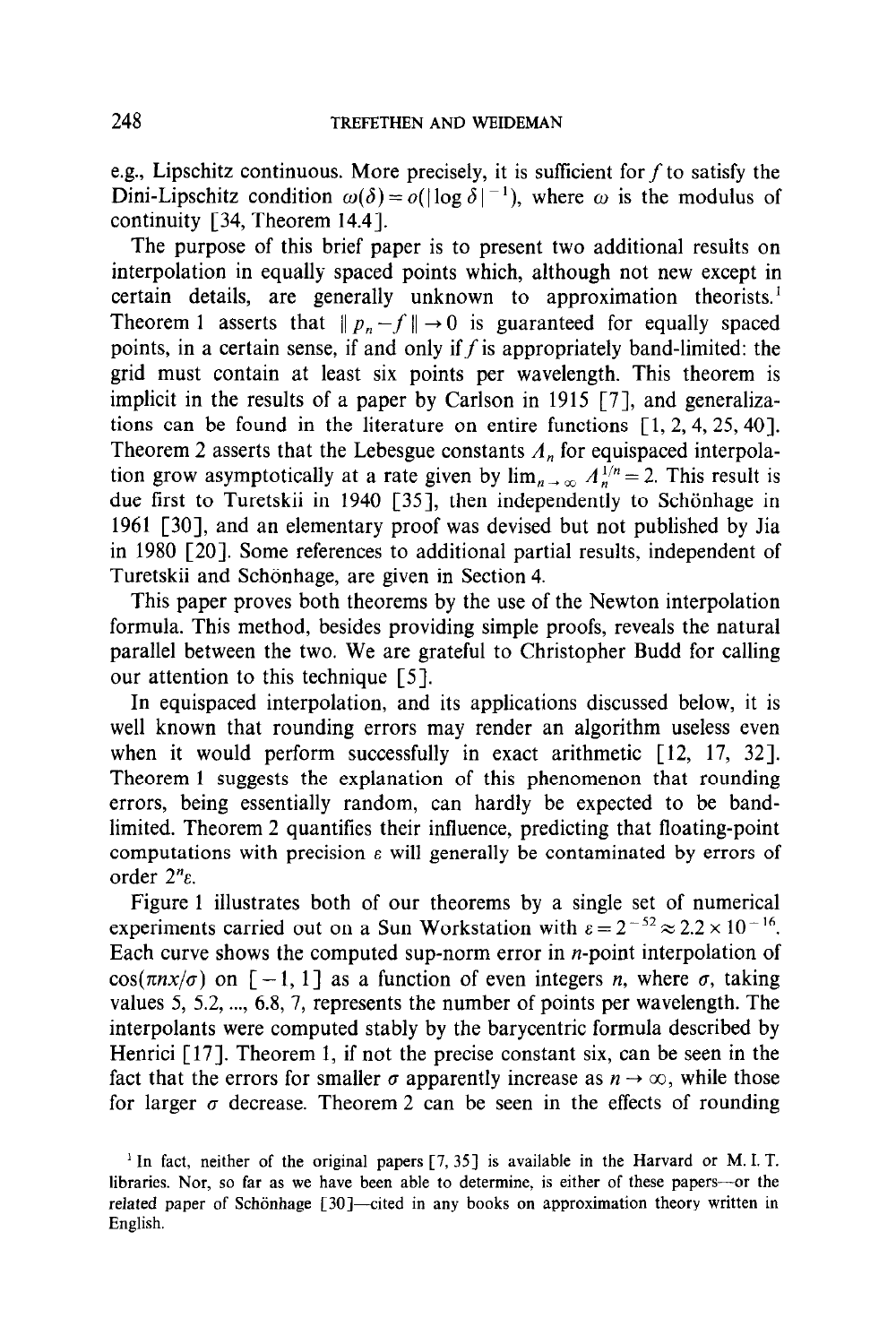

FIG. 1. Illustration of Theorems 1 and 2. Each curve shows sup-norm errors as a function of even integers n in n-point equispaced interpolation of  $cos(\pi nx/\sigma)$  on[-1, 1] with a fixed number of points per wavelength,  $\sigma$ . The irregular results at the right are caused by rounding errors, and the dashes represent the curve  $\varepsilon 2^{n+1}/en \log n \approx \varepsilon \Lambda_n$ .

errors that corrupt the right edge of the figure. The dashed line represents  $\varepsilon$  times  $2^{n+1}/en$  log *n*, Turetskii's more precise asymptotic estimate of  $\Lambda_n$ (see (4.8) below), and the fringe of rounding errors appears to parallel it closely.<sup>2</sup> Related figures are presented in [32].

Six points per wavelength is a critical number only if one is looking for accuracy precisely on the interval of interpolation; for a smaller interval such as  $[-\frac{1}{2}, \frac{1}{2}]$ , fewer points would suffice. Thus the Runge phenomenon is mainly a problem of behavior near endpoints, as has been recognized since the beginning of this subject.

Our interest in equispaced interpolation is motivated in part by the numerical solution of partial differential equations by spectral methods. These are collocation methods based on global polynomial interpolants; see [6]. In practice the Chebyshev points are the preferred collocation points, because of the superior convergence properties of the underlying interpolation process, as outlined above. It is generally accepted that collocation in equidistant points is not to be recommended. First, one

<sup>&</sup>lt;sup>2</sup> One might ask why the rounding errors in Fig. 1 do not lie more nearly on top of the dashed line. The essential reason is that the Lebesgue constant, being defined as the norm of an operator, is a worst-case estimate. A complete explanation of the figure would require a backward error analysis of numerical interpolation by the barycentric formula.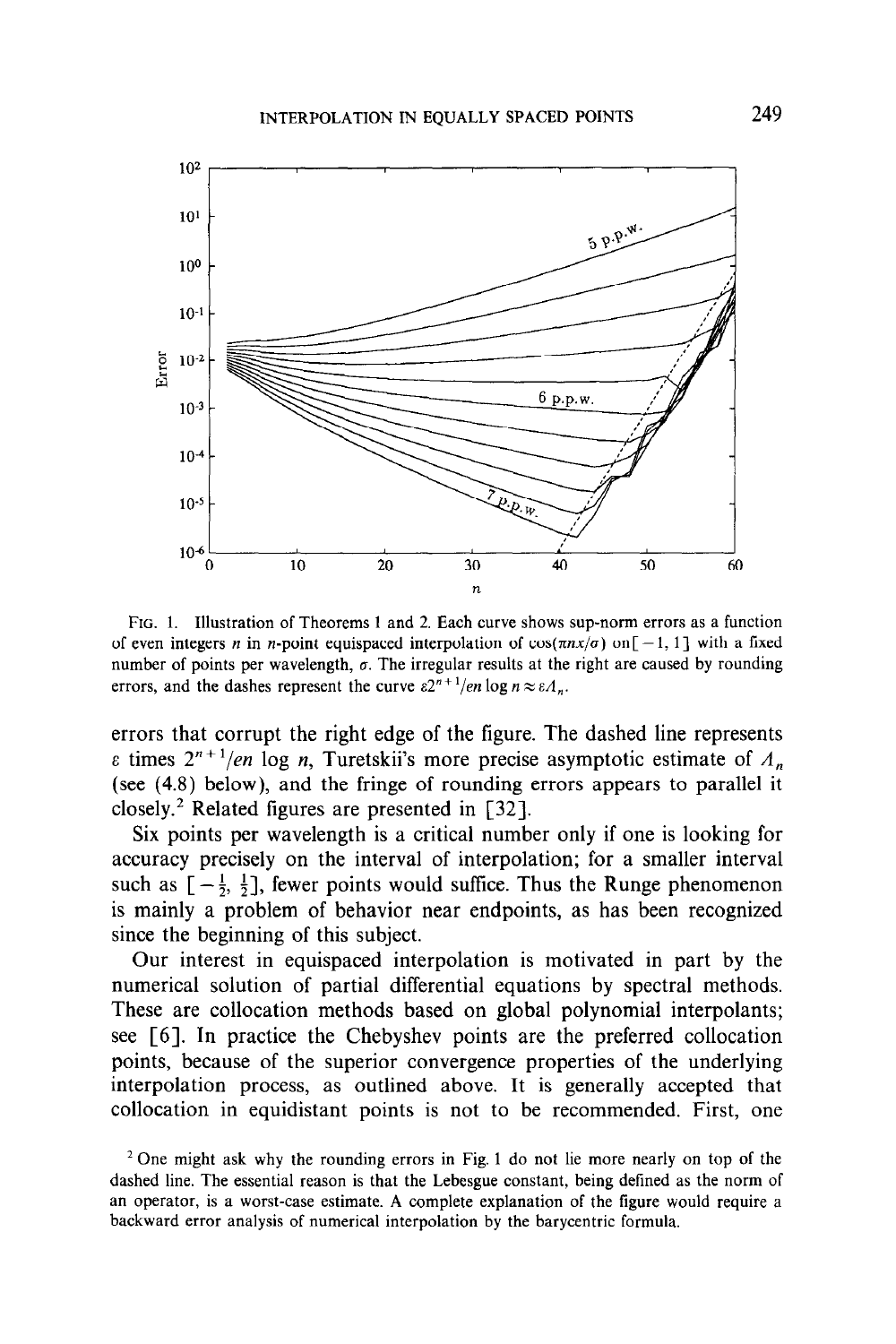might encounter non-convergence due to the Runge phenomenon, as was pointed out in relation to a two-point boundary value problem in [21, p. 5861. Second, due to the large Lebesque constants of Theorem 2, the process is extremely susceptible to rounding error; see [19] and [32].

A third and perhaps less obvious reason not to use equidistant points is related to our Theorem 1. Consider solving the heat equation  $u_t = u_{xx}$  with Dirichlet boundary conditions. A spectral method based on a polynomial of degree  $N+1$  leads to a semi-discrete system  $v_i = Dv$ , where v is a vector of approximate nodal function values and D is an  $N \times N$  matrix representing the second derivative operator with Dirichlet conditions; see [6]. For stability purposes it is of interest to know the eigenvalue decomposition of D. The eigenfunctions of the continuous operator are of the form  $u(x) = e^{i\alpha x}$ ; the eigenvectors of D correspond to accurate polynomial interpolants of these eigenfunctions, provided the interpolation process has sufficiently many points per wavelength to lead to convergence as  $N \to \infty$ . This means that, for  $\alpha$  below some cut-off number, the eigenvalues and eigenvectors of  $D$  are accurate approximations of the eigenvalues and eigenfunctions of the continuous operator, but for  $\alpha$  above this number they are not. Loosely speaking, if the eigenfunction oscillates too rapidly polynomial interpolation cannot resolve it, and a poor approximation of the eigenfunction and corresponding eigenvalue results. Theorem 1 asserts that this cut-off number in the case of equidistant interpolation corresponds to six points per wavelength. In practice this means that only one-third of the eigenvalues of  $D$  approximate those of the continuous operator accurately. The situation is much more favorable in the case of Chebyshev points: one requires only  $\pi$  points per wavelength for convergence (as discussed in Section 3), and a fraction of  $2/\pi$  of the eigenvalues of  $D$  is accurate. We refer to [39] for more details and numerical verification of these results.

Interpolation in equally spaced points also underlies the derivation of Newton-Cotes formulas for numerical integration [22], and our theorems have natural analogs for this problem too.

### 2. THE NEWTON INTERPOLATION FORMULA APPLIED TO  $e^{i\alpha x}$

Let  $\Delta$  denote the forward difference operator

$$
\Delta f(x) = f(x+1) - f(x) \tag{2.1}
$$

acting on functions defined on R. Since  $1 + A$  is the forward shift operator, it is natural to associate the binomial series

$$
(1 + \Delta)^{x} = 1 + {x \choose 1} \Delta + {x \choose 2} \Delta^{2} + \cdots
$$
 (2.2)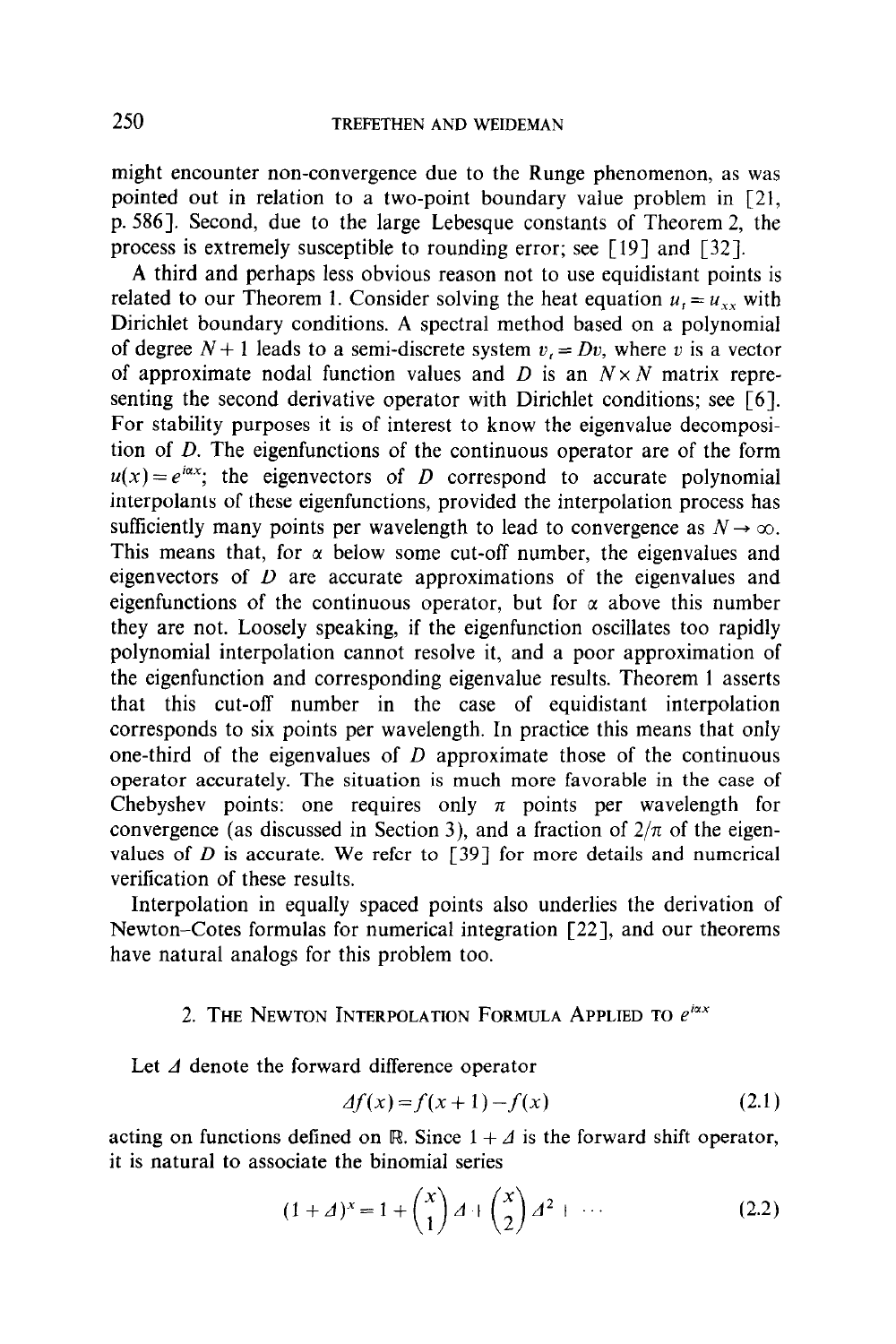with a shift by an arbitrary distance  $x$ , but this series has only a formal meaning. Truncating it at the nth term, however, leads to polynomial interpolation,

$$
p_n(x) = \left[1 + {x \choose 1} \, 1 + \, \cdots \, + {x \choose n} \, 1^n\right] f(0),\tag{2.3}
$$

where  $p_n$  is the unique polynomial of degree  $\leq n$  that interpolates f at the points  $0, 1, \ldots, n$ . This result is known as the (equidistant) Newton or Newton-Gregory interpolation formula.

In particular, suppose  $f$  is the function

$$
f(x) = e^{i\alpha x}, \qquad \alpha \in \mathbb{R}, \tag{2.4}
$$

which implies

$$
\Delta f = zf, \qquad z = (e^{i\alpha} - 1). \tag{2.5}
$$

Then  $(1 + \Delta)^{x} f(0)$  is the power series

$$
(1 + \Delta)^{x} f(0) = 1 + {x \choose 1} z + {x \choose 2} z^{2} + \cdots,
$$
 (2.6)

and  $p_n(x)$  is the partial sum

$$
p_n(x) = 1 + {x \choose 1} z + \dots + {x \choose n} z^n.
$$
 (2.7)

The values  $z = z(\alpha)$  lie on the solid circle shown in Fig. 2.



FIG. 2. Eigenvalues  $z = e^{i\alpha} - 1$  of the forward difference operator  $\Delta$ .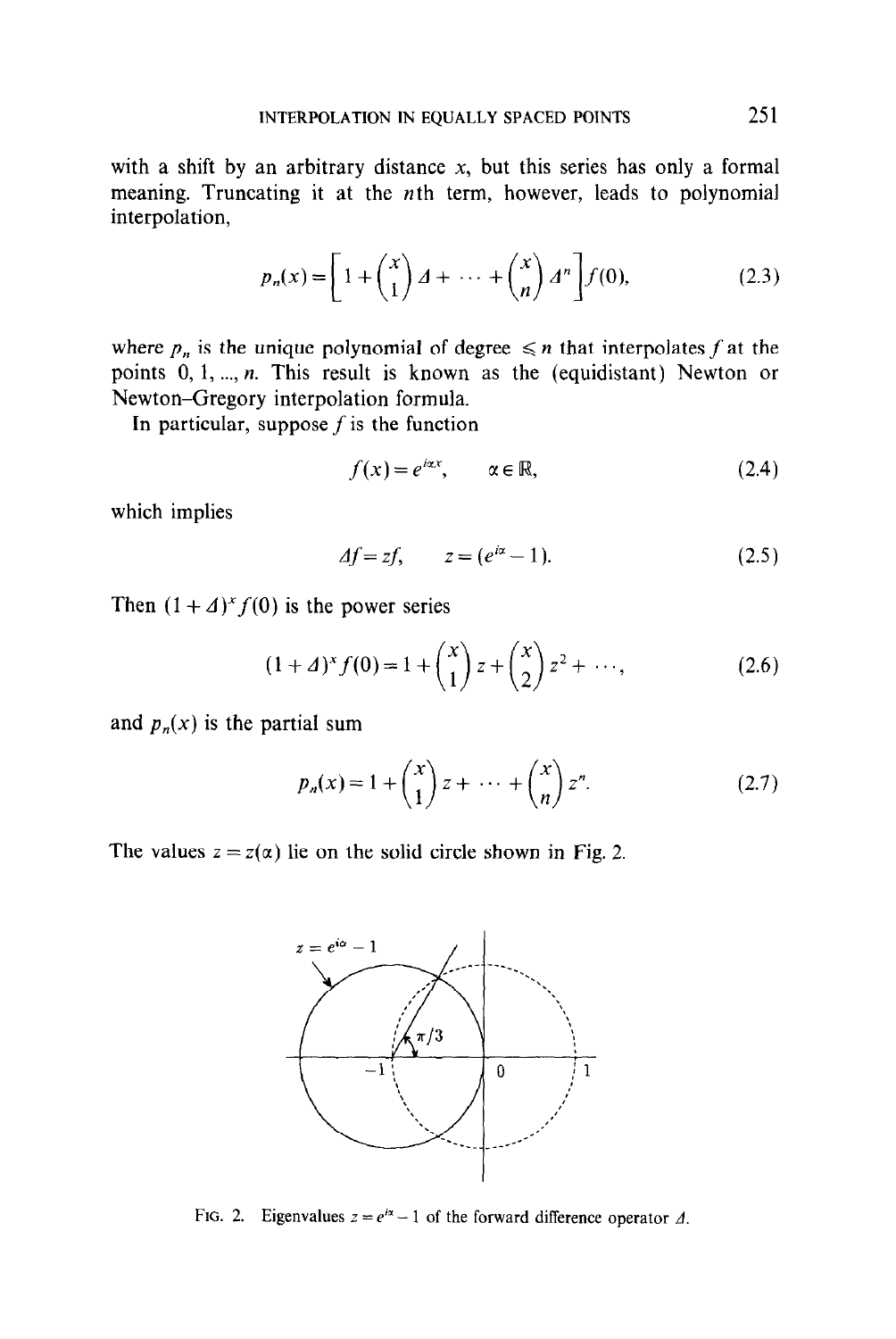# 252 TREFETHEN AND WEIDEMAN

# 3. SIX POINTS PER WAVELENGTH

The idea behind Theorem 1 is that for  $(2.7)$  to be a good approximation to (2.6) we need  $|z| \le 1$ , so that the series converges, and from Fig. 2 it is evident that this amounts to the condition  $|\alpha| \le \pi/3$ : 6 points per wavelength. This is in contrast to the situation in trigonometric interpolation of periodic functions, where successful approximation requires only the well-known Nyquist sampling rate of 2 points per wavelength.

THEOREM 1. For each n, let  $p_n(x)$  be the polynomial interpolant to  $f(x) = e^{i\alpha x}, \ \alpha \in \mathbb{R}, \text{ in the points } 0, 1, \dots, n. \text{ Then}$ 

$$
\|f - p_n\|_{[0,n]} \to 0 \qquad \text{as} \quad n \to \infty \tag{3.1}
$$

if and only if  $|\alpha| \leq \pi/3$ .

In this statement  $\|\cdot\|_{[0,n]}$  denotes the supremum norm on [0, n]. For the proof and the remainder of the paper, however, we shall write the norm simply as  $\|\cdot\|$ . Besides avoiding clutter, the reason is that the choice of the interval  $[0, n]$  is just a convenience; one could equally well consider a fixed interval such as  $[0, 1]$  or  $[-1, 1]$ , independent of *n*. Theorem 1 would then be stated in terms of a family of functions such as  $f_n(x) = f(nx)$ .

*Proof.* For any fixed value x,  $(2.6)$  is the Taylor series of the standard branch of the analytic function  $(1 + z)^{x}$ , which we shall denote by  $\phi(z)$ . If x is a nonnegative integer,  $\phi$  is entire and the series converges to  $\phi(z)$  for all  $z \in \mathbb{C}$  (trivially, since it reduces to a finite sum). If x is not a nonnegative integer,  $\phi$  has an isolated singularity at  $z = -1$ , and the series converges to  $\phi(z)$  for  $|z| < 1$  and diverges for  $|z| > 1$ . On the circle  $|z| = 1$ , it converges to  $\phi(z)$  for all  $z \neq -1$ . This follows from Theorem 5.4.5 and its corollary of Hille [18], which are based on Abel summation by parts, since the coefficients  $\binom{x}{k}$  alternate in sign for  $k > x$  and decrease in magnitude to zero as  $k\rightarrow\infty$ .

To derive (3.1), suppose first  $|\alpha| \le \pi/3$ , which implies  $|z| \le 1$  and  $z \ne -1$ (Fig. 2). Then for any  $x \in \mathbb{R}$ ,  $\phi(z) = f(x)$ , so by the remarks above, (2.6) is convergent representation of  $f(x)$ . Subtracting (2.7) yields the series

$$
f(x) - p_n(x) = {x \choose n+1} z^{n+1} + {x \choose n+2} z^{n+2} + \cdots,
$$
 (3.2)

which must consequently converge to 0 as  $n \to \infty$ . We need to show that a bound on  $(f-p_n)(x)$  holds uniformly for  $x \in [0, n]$ , however, and this follows by considering the argument of Hille a little more carefully (see also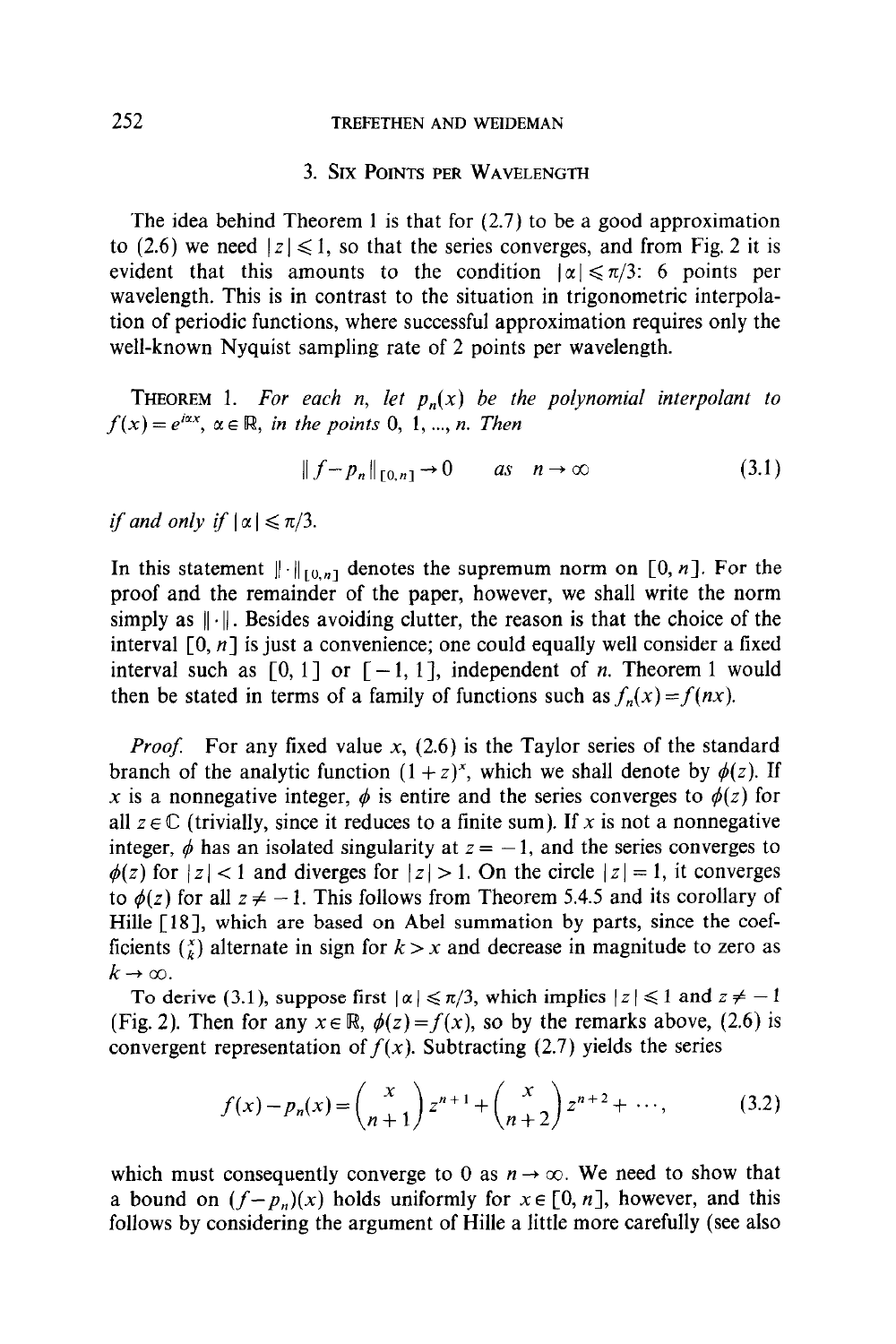his Eq. (5.1.20) and Theorem 5.1.8). To summarize the calculation, without discussing the details that imply convergence, let us define  $a_k = (-1)^k {x \choose k}$ . For  $k \ge n \ge x$ , these coefficients are all of the same sign and nonincreasing in magnitude. Therefore summation by parts converts (3.2) to

$$
f(x) - p_n(x) = \sum_{k=n+1}^{\infty} a_k(-z)^k
$$
  
= 
$$
\sum_{k=n+1}^{\infty} (a_k - a_{k+1}) \sum_{j=n+1}^{k} (-z)^j
$$
  
= 
$$
\sum_{k=n+1}^{\infty} (a_k - a_{k+1}) \frac{(-z)^{n+1} - (-z)^{k+1}}{1+z},
$$

which implies

$$
|f(x) - p_n(x)| \leq 2 \sum_{k=n+1}^{\infty} |a_k - a_{k+1}| = 2 |a_{n+1}| = 2 \left| {x \choose n+1} \right| \quad (3.3)
$$

for the values of z of interest (on the solid circular arc and inside the dashed circle in Fig. 2, with  $|z| \leq 1$  and  $|1 + z| = 1$ ). Since  $| \binom{x}{n+1} | \leq$  $1/(n + 1)$  for  $x \in [0, n]$  (readily proved by writing out  $\binom{x}{n+1}$  explicitly), this quantity approaches 0 as  $n \to \infty$ , as claimed.

On the other hand, suppose  $|\alpha| > \pi/3$ . For some such values of  $\alpha$  we have  $|z| > 1$ , in which case the terms of (2.7) are unbounded whenever x is not a nonnegative integer, so  $f(x) - p_n(x)$  cannot converge to 0 or any other value. For other such values of  $\alpha$  we have  $|z| \leq 1$ , but aliasing occurs. To be precise,  $\phi(z)$  is now equal to  $\tilde{f}(x)$  for some function  $\tilde{f}(x) = e^{i(x + 2\pi J)x}$ , where J is a nonzero integer, since  $\phi$  was defined as the standard branch of the Taylor series (2.6). The argument above now implies that  $|| \tilde{f}-p_n || \to 0$ , and since  $|| f-\tilde{f}|| \to 0$  as  $n \to \infty$ ,  $|| f-p_n || \to 0$  is again ruled out.  $\blacksquare$ 

Theorem 1, though stated differently, is contained in results first proved by Carlson in 1915 [7, p. 53], and can be found in one form or another in various references on entire functions  $\lceil 1, 2, 4, 25, 40 \rceil$ . In particular, a natural generalization is to replace ia by an arbitrary complex number  $w = u + iv$  in (2.4), so that the condition for convergence of (2.6) becomes

$$
|e^w - 1| \leq 1,
$$

which reduces to

$$
u \leq \log(2 \cos v) \qquad -\frac{\pi}{2} < v < \frac{\pi}{2}.\tag{3.4}
$$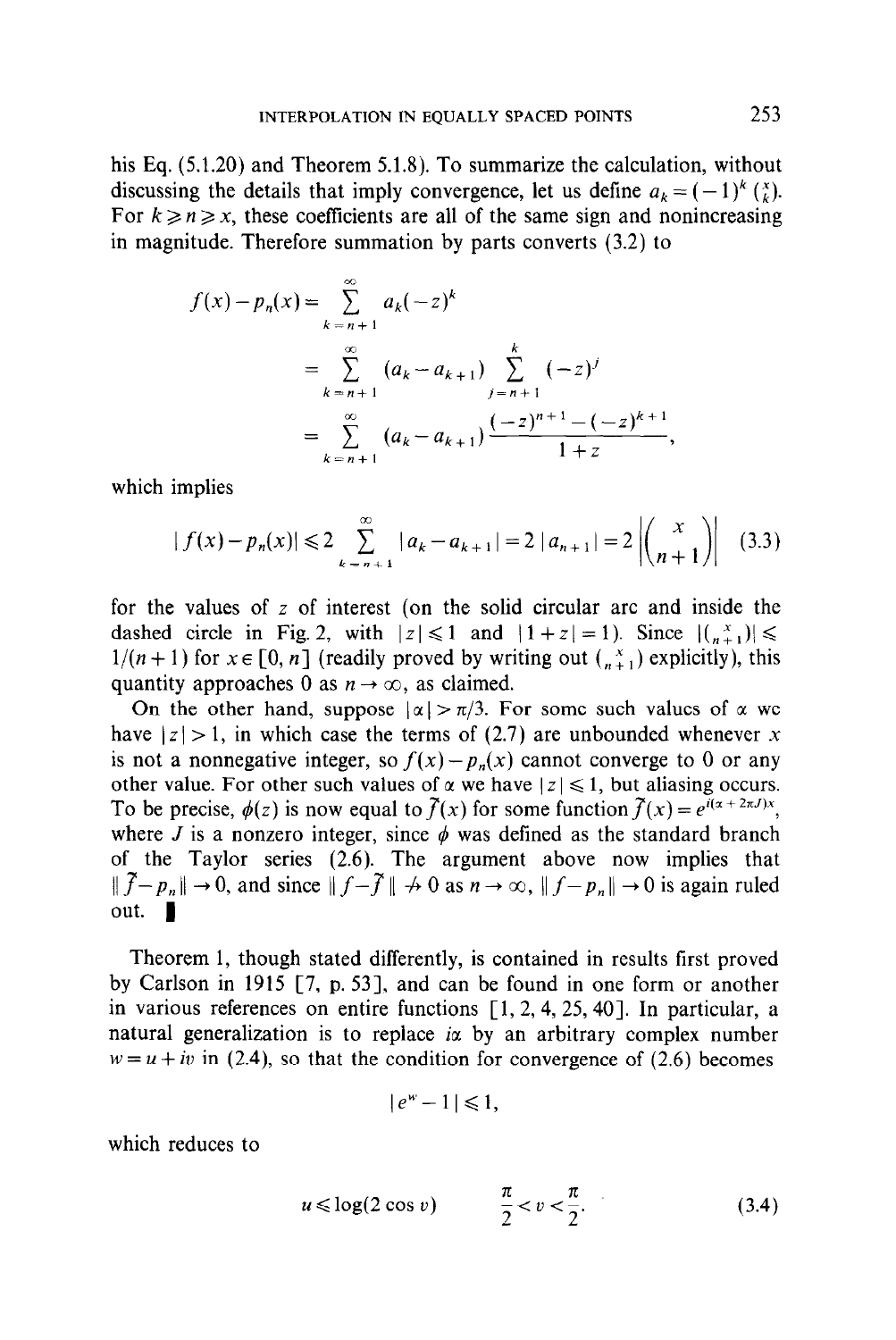The region of values w represented by this condition is plotted in Fig. 4 of [2]. By considering superpositions of functions  $e^w$  with w in this region, one can establish convergence of polynomial interpolants in the sense of Theorem 1 for all functions in an appropriately defined subclass of the set of entire functions of exponential type. Since the smallest value  $|w|$  on the border of the region (3.4) is log 2 (at  $v = 0$ ), this subclass includes all the entire functions of exponential type less than log 2. See, for example, Theorem 4.1 and Corollary 1 of [4] or Theorem 9.10.7 of [1].

In [39] a part of Theorem 1 is proved by means of the Hermite integral representation for the interpolation error. An argument like the one given here is presented in [5].

For interpolation of  $f(x) = e^{i\alpha x}$  in Chebyshev rather than equally spaced points, or more generally for interpolation in the zeros or extrema of any Jacobi polynomial, it is shown in [39] that  $\pi$  points per wavelength on average are sufficient to ensure  $|| f - p_n || \rightarrow 0$ ; see also Theorem 3 of [13]. This amounts to 2 points per wavelength in the central, coarsest part of the grid.

We emphasize that the relevance of Theorem 1 to numerical calculations is limited severely by rounding errors, as illustrated already in Fig. 1.

### 4. LEBESGUE CONSTANTS

The Lebesgue constant  $A_n$  is defined as the supremum norm of the interpolation operator:

$$
A_n = \sup_{\|f\| = 1} \|p_n\|.
$$
 (4.1)

Here, again,  $\|\cdot\|$  denotes the supremum norm on [0, *n*], but the results hold equally for interpolation on other intervals. One motivation for investigating  $A_n$  is that  $p_n$  satisfies the bound

$$
|| f - p_n || \leq (1 + A_n) || f - p_n^* ||,
$$
\n(4.2)

where  $p_n^*$  is the polynomial of best approximation to f on [0, n], and thus  $A_n$  quantifies how far from optimal an interpolant can be. For interpolation of a fixed function f on a fixed interval such as  $[-1, 1]$ , convergence can only be expected if f is smooth enough so that  $|| f - p_n^* ||$  decreases as  $n \to \infty$  faster than  $A_n$  increases. Another motivation, as discussed above, is that numerical interpolation in floating-point arithmetic will generally be useless, even for smooth functions f, whenever  $A_n$  is larger than the inverse of the machine precision  $\varepsilon$ .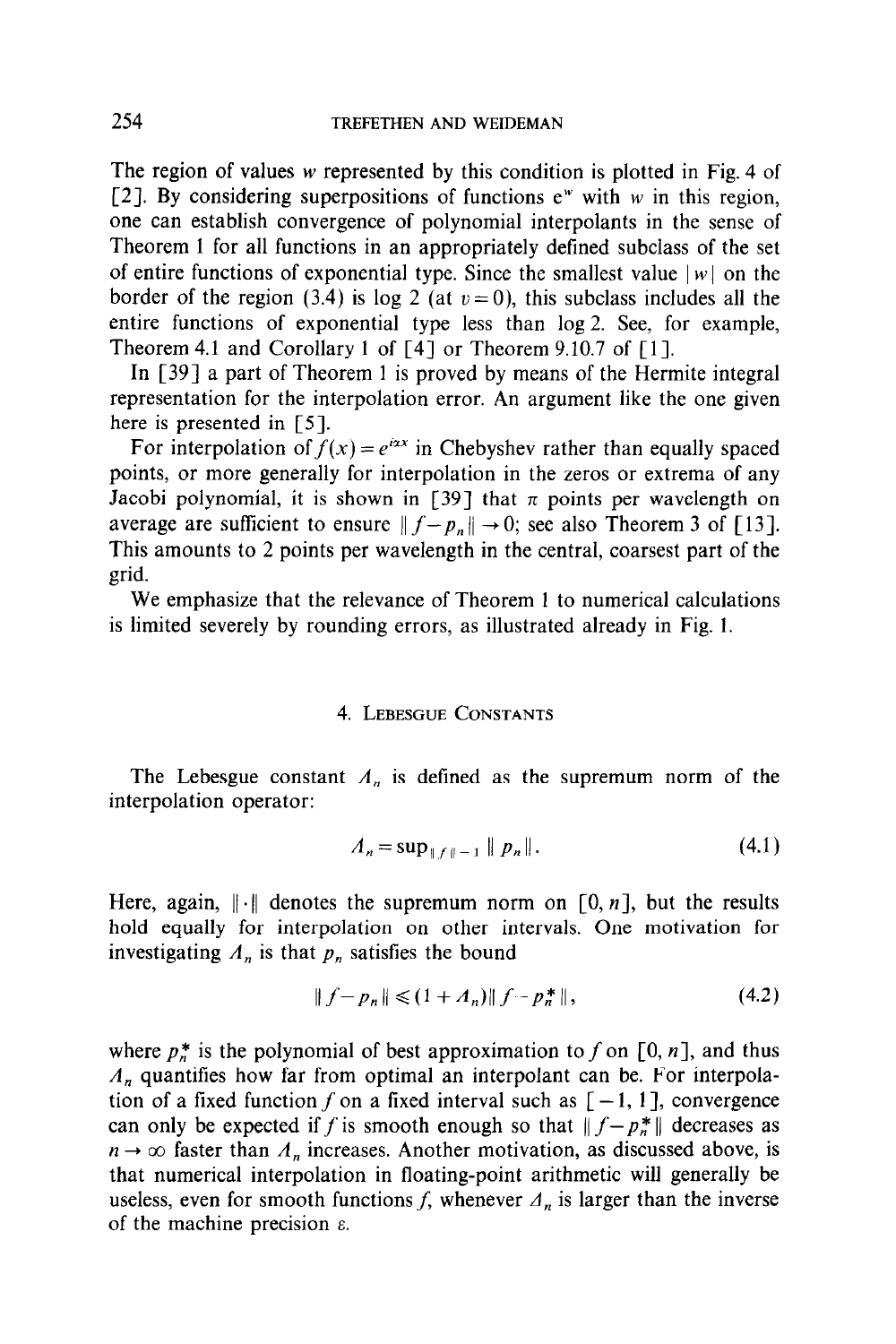We shall first state and prove Theorem 2, then relate it to results in the literature.

THEOREM 2.  $\lim_{n\to\infty} A_n^{1/n} = 2$ . More precisely, for each integer  $n \ge 1$ ,

$$
\frac{2^{n-2}}{n^2} < A_n < \frac{2^{n+3}}{n}.\tag{4.3}
$$

*Proof.* Assume  $n \ge 2$ ; the case  $n = 1$  is immediate since  $\Lambda_1 = 1$ .

To prove the lower bound, let the polynomial interpolant to  $f(x) = e^{i\pi x}$ be evaluated at  $x = \frac{1}{2}$ ; by (2.7),

$$
p_n\left(\frac{1}{2}\right)=1+\binom{1/2}{1}(-2)+\binom{1/2}{2}(-2)^2+\cdots+\binom{1/2}{n}(-2)^n.
$$

The first two terms cancel, and the remaining terms in the series are all negative, so the final term provides the required inequality:

$$
A_n \ge \left| p_n\left(\frac{1}{2}\right) \right| \ge \left| \left(\frac{1/2}{n}\right) \right| 2^n = \left(\frac{\frac{1}{2}}{1} \frac{\frac{1}{2}}{2} \frac{\frac{3}{2}}{2} \cdots \frac{n-\frac{3}{2}}{n}\right) 2^n
$$
  
= 
$$
\frac{2^{n-2}}{n(n-1)} \left(\frac{\frac{3}{2}}{1} \frac{\frac{5}{2}}{2} \cdots \frac{n-\frac{3}{2}}{n-2}\right) \ge \frac{2^{n-2}}{n(n-1)} > \frac{2^{n-2}}{n^2}.
$$
 (4.4)

For the upper bound, note that for any f with  $|| f || \le 1$  we have  $|| \Delta f || \leq 2$ , and therefore (2.3) implies

$$
|p_n(x)| \leq 1 + \left| \binom{x}{1} \right| 2 + \left| \binom{x}{2} \right| 2^2 + \dots + \left| \binom{x}{n} \right| 2^n \tag{4.5}
$$

for any x. By symmetry, it is enough to consider  $x \le n/2$ . For such x, let us divide the series into two halves to obtain

$$
| p_n(x) | \leqslant \left[ 1 + \left| \binom{x}{1} \right| 2 + \dots + \left| \binom{x}{n/2} \right| 2^{n/2} \right] + \left[ \left| \binom{x}{1+n/2} \right| 2^{1+n/2} + \dots + \left| \binom{x}{n} \right| 2^n \right],
$$

assuming for the moment that *n* is even. Since  $|{x \choose k}| \leq {n/2 \choose k}$  for *x*,  $k \leq n/2$ (readily proved by writing out  $\binom{x}{k}$  and  $\binom{n/2}{k}$  explicitly and comparing terms), the first series is bounded by

$$
1 + {n/2 \choose 1} 2 + \dots + {n/2 \choose n/2} 2^{n/2} = 3^{n/2}.
$$
 (4.6)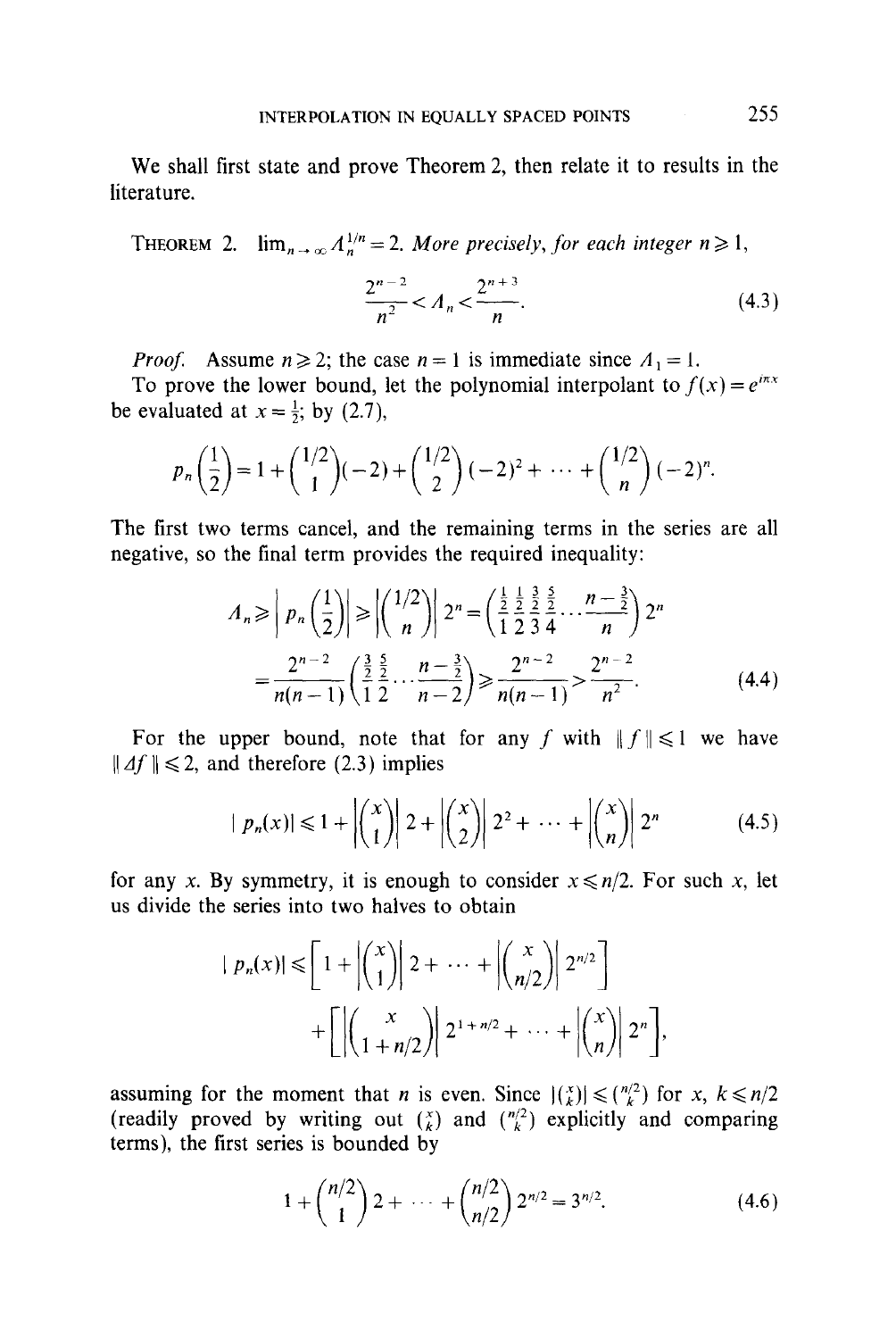Since  $| \binom{x}{k} | \leq 1/k$  for  $k \geq x+1$  (a fact used already in the proof of Theorem l), the second series is bounded by

$$
\frac{2}{n}(2^{1+n/2} + \dots + 2^n) < \frac{2^{n+2}}{n}.\tag{4.7}
$$

Since  $3^{n/2} < 2^{n+2}/n$  for  $n \ge 2$ , (4.6) and (4.7) combine to give the upper bound of (4.3) for even *n*. The case of odd *n* is similar.

Now for the history, which is an unfortunate tale of duplicated efforts. To summarize, an asymptotically sharper result than Theorem 2 was published by Turetskii in 1940 [35], and independently by Schönhage in 1961 [30]:

$$
A_n \sim \frac{2^{n+1}}{en \log n} \qquad \text{as} \quad n \to \infty. \tag{4.8}
$$

Neither of these papers attracted much notice, however, at least in the West, and weaker results have been derived repeatedly by later authors. The following is a list of publications we have found that report bounds or asymptotic results on  $A_n$ ; except as stated, none of them references any of the others.

• In 1912 Bernstein proved that equidistant interpolation of the function  $|x|$  in the interval  $[-1, 1]$  converges only at the points  $x = -1, 0, 1$ . In the proof, as reproduced in [24, p. 30], it is shown that  $\lim_{n \to \infty} A_n = \infty$ , but the precise growth rate is not established.

• In 1940 Turetskii proved  $(4.8)$  [35]; the result is repeated in his book of 1968 [36, Section 3.21.

• In 1961 Schönhage proved  $(4.8)$  again independently—in fact, a slightly stronger estimate with log *n* replaced by log  $n + \gamma$ , where  $\gamma$  is Euler's constant [30]. The lower bound only is repeated in his book of 1971 [31, p. 1261.

• In 1962 Golomb proved  $\sqrt{e} \leq \limsup_{n \to \infty} (A_n)^{1/n} \leq 2$  [16, Theorem  $13.5$ ].

• In 1969 Rivlin proved  $C_1(\sqrt{3}/2)^n \le A_n \le C_2(\sqrt{2}e)^n$  [27, Theorem 4.61. Later, in 1974, Rivlin mentioned Golomb's bounds in a survey paper [29].

• In 1978 de Boor mentioned the lower bounds of both Golomb and Rivlin in [11]. The  $\sqrt{e}$  lower bound is mentioned again in the textbook by Conte and de Boor [8].

• In 1980 Jia, having heard of Turetskii's result from de Boor,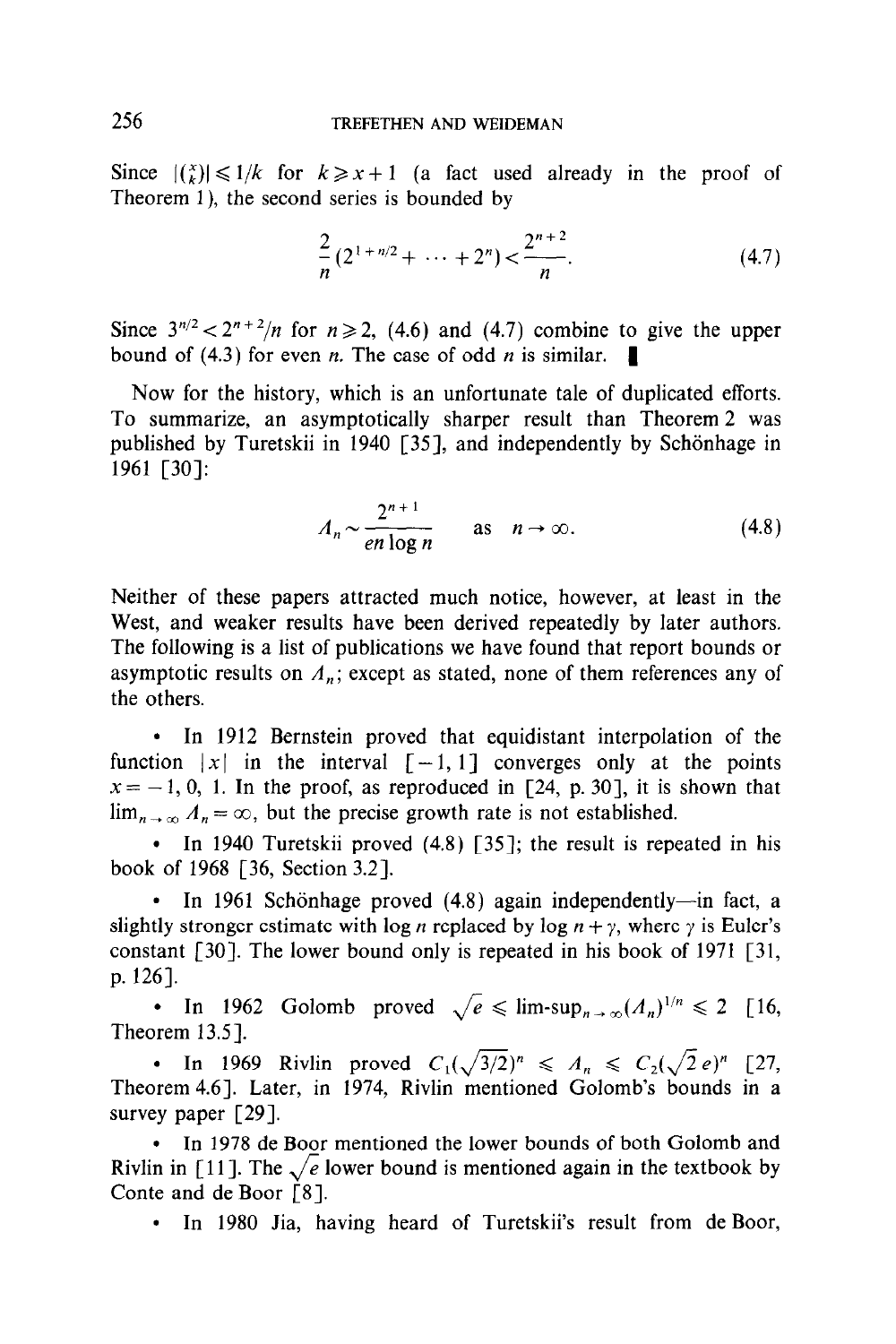devised a ten-line proof of  $2^{n-2}/n(n - 1) \leq A_n \leq 2^{n-1}$ , but did not publish it [20].

• In 1982 Henrici derived a lower bound like that of  $(4.3)$   $\lceil 17, \rceil$ p. 246].

Most recently, after seeing a preprint of the present paper, Fornberg has devised a partcularly elegant derivation of (4.8) [15]. His proof, like those in the papers cited above, is based on the Lagrange rather than the Newton form of the interpolating polynomial.

Undoubtedly there are other references that we are unaware of, to whose authors we apologize.

It is easy to pin down where our estimates leading to Theorem 2 have failed to be sharp. The lower bound can be improved by evaluating  $p_n$  at  $x \approx 1/\log n$  instead of  $x = \frac{1}{2}$  and by treating the third inequality in (4.4) with Stirling's formula. The upper bound can be improved by refining the estimate  $|(k)| \leq 1/k$  before (4.7).

The numbers  $A_n$  can be calculated numerically by applying a minimization routine to find the maximum of the Lebesgue function in the interval [0, 1], and Fig. 3 compares results obtained in this way for  $n \le 100$  with the estimates of (4.3) and (4.8). Evidently Turetskii's formula is accurate even for small *n*. Tables of  $A_n$  for various  $n \le 50$  are given in [26] and  $[30]$ .



FIG. 3. Lebesgue constants  $A_n$  vs. n (log scale).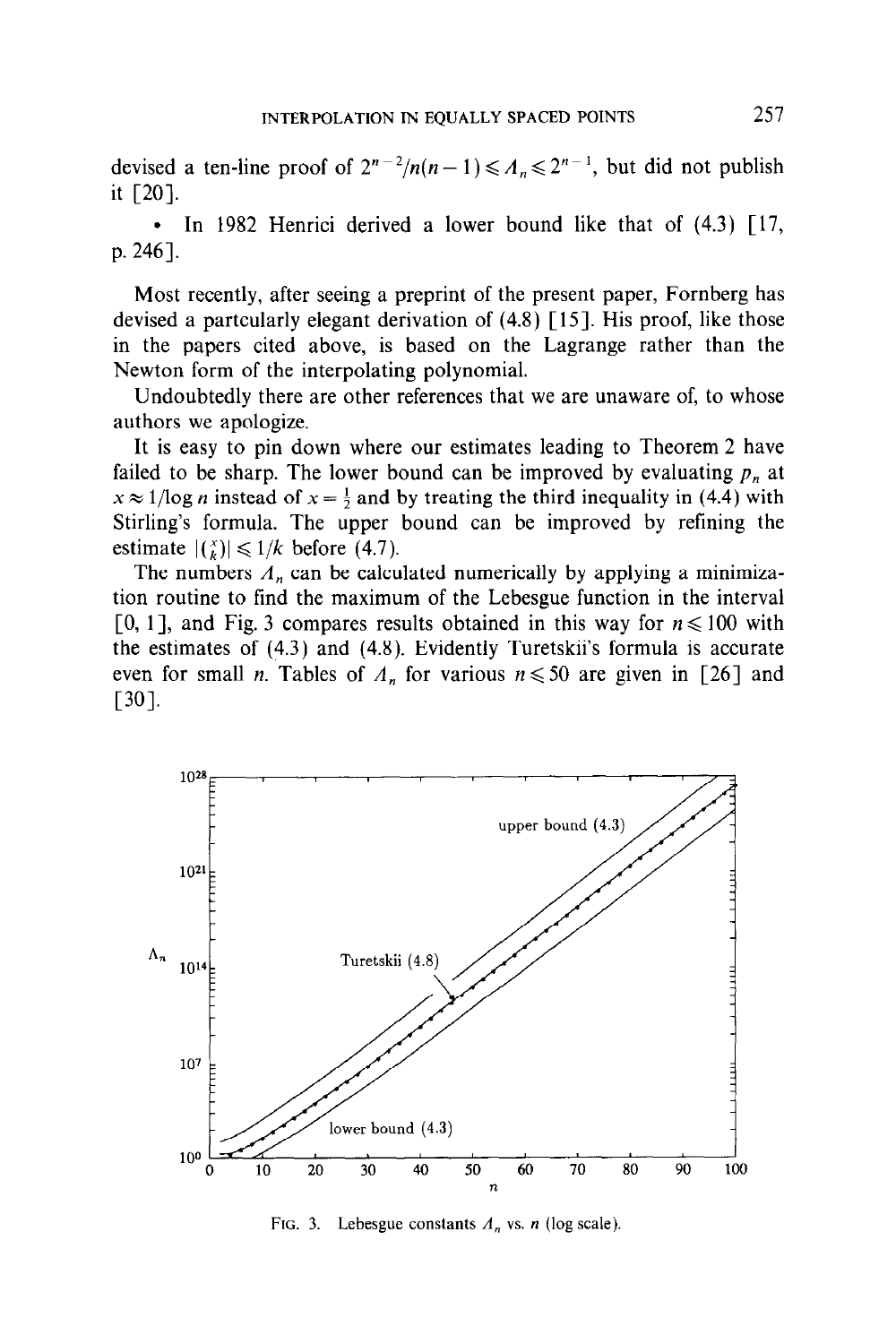For interpolation in Chebyshev points on  $[-1, 1]$ , it is known that the Lebesgue constants grow at the much more favorable rate  $A_n = (2/\pi)$  $\log n + (2/\pi)(\gamma + \log(8/\pi)) + o(1)$  as  $n \to \infty$ , where  $\gamma$  is again Euler's constant  $\lceil 28, \text{ Theorem 1.2} \rceil$ . It is also known that any set of interpolation points leads to  $A_n > (2/\pi) \log((n + 1) + 1/2)$  [14; 3, Eq. (41)], and thus the Chebyshev points are very nearly optimal. For interpolation in Legendre points, the growth of  $A_n$  is  $O(\sqrt{n})$  as  $n \to \infty$ , but this figure falls to O (log n) again if one restricts attention to any subinterval  $[-1 + \varepsilon, 1 - \varepsilon]$ [34, Section 14.4], or if one interpolates in the extreme points of the Legendre polynomials (together with  $+1$ ) rather than their zeros [33].

In Eq. (6.2.4) of [22], Krylov states asymptotic formulas for the coefficients of Newton-Cotes quadrature formulas in the limit  $n \to \infty$ , due to R. Kuzmin, which reduce to

$$
|c_{n/2}| \sim \frac{2^{n+3}}{\sqrt{2\pi} n^{5/2} \log^2 n} \qquad \text{as } n \to \infty \ (n \text{ even}) \tag{4.9}
$$

for the largest (middle) coefficient of the *n*-point Newton–Cotes formula on [0, 11. Since any error in the data at the middle grid point will be magnified by  $|c_{n/2}|$ , this result confirms that Newton–Cotes integration has essentially the same degree of ill behavior for large  $n$  as the interpolation process it is based upon.

#### ACKNOWLEDGMENTS

A considerable number of telephone conversations, letters, and lunches were instrumental in tracking down the material referenced here. Concerning six points per wavelength, we are grateful to Christopher Budd for his method of proof, to Frank Stenger for referring us to the literature of entire functions, and to Ralph Boas for his comments. Concerning Lebesgue constants, we are grateful for advice and references to Lev Brutman, Philip Davis, Bengt Fornberg, Michael Golomb, Theodore Kilgore, Jia Rong-qing, Doron Lubinsky, Michael Powell, Arnold Schönhage, and Jozsef Szabados, and especially to Carl de Boor and Theodore Rivlin for pointing the way to Turetskii. Finally, Hermann Burchard read the manuscript carefully and made many valuable suggestions.

The second author also acknowledges the hospitality and financial assistance of MIT. during his visit of December, 1987 to January, 1988.

### **REFERENCES**

- I. R. P. BOAS, JR., "Entire Functions," Academic Press, 1954.
- 2. R. P. BOAS, JR., AND R. C. BUCK, "Polynomial Expansions of Analytic Functions," Springer-Verlag, Berlin/New York.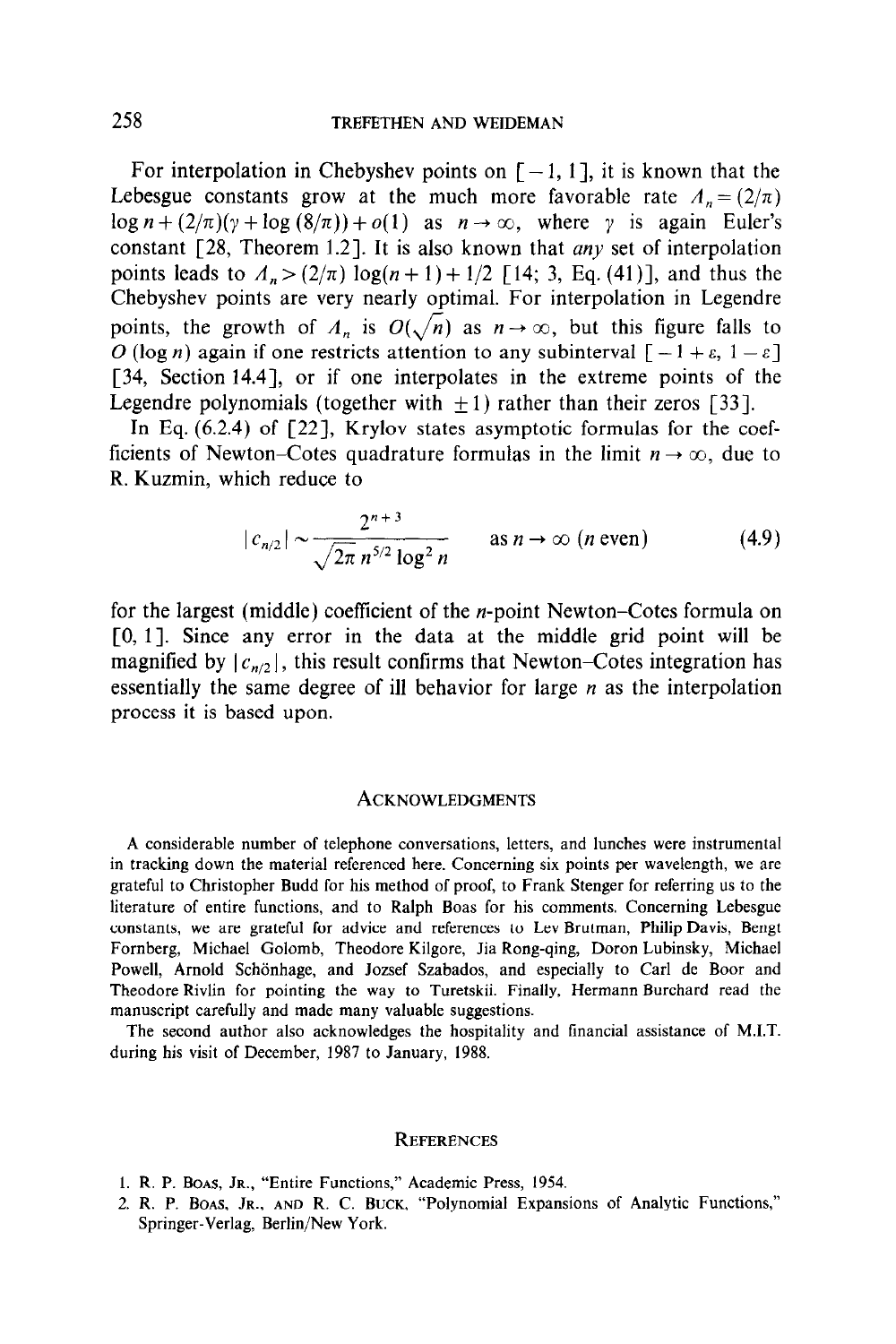- 3. L. BRUTMAN, On the Lebesgue function for polynomial interpolation, SIAM J. Numer. Anal. 15 (1978), 694-704.
- 4. R. C. BUCK, Interpolation series, Trans. Amer. Math. Soc. 64 (1948), 283-298.
- 5. C. BUDD, Sampled functions, Eureka  $44$  (1984), 58-62.
- 6. C. CANUTO, M. Y. HUSSAINI, A. QUARTERONI, AND T. A. ZANG, "Spectral Methods in Fluid Dynamics," Springer-Verlag, Berlin/New York, 1988.
- 7. F. CARLSON, Sur les séries de coefficients binomiaux, Nova Acta Regiae Soc. Sci. Upsaliensis 4 (1915), 1-61.
- 8. S. D. CONTE AND C. DE BOOR, "Elementary Numerical Analysis: An Algorithmic Approach," McGraw-Hill, New York, 1980.
- 9. P. J. DAVIS, "Interpolation and Approximation," Dover, New York, 1975.
- 10. J. DIEUDONNÉ, "Infinitesimal Calculus," Houghton Mifflin, Boston, 1971.
- 11. C. DE BOOR, "A Practical Guide to Splines," Springer-Verlag, Berlin/New York, 1978.
- 12. J. F. EPPERSON, On the Runge example, Amer. Math. Monthly 94 (1987), 329-341.
- 13. P. ERDÖS, On some convergence properties of the interpolation polynomials, Ann. of Math. 44 (1943), 330-337.
- 14. P. ERDÖS, Problems and results on the theory of interpolation, II, Acta Math. Acad. Sci. Hungar. 12 (1961), 235-244.
- 15. B. FORNBERG, private communication, 1989.
- 16. M. GOLOMB, "Lectures on Theory of Approximation," Argonne National Laboratory, 1962, revised 1963-1964.
- 17. P. HENRICI, "Essentials of Numerical Analysis with Pocket Calculator Demonstrations," Wiley, 1982.
- 18. E. HILLE, "Analytic Function Theory," Vol. 1, Chelsea, New York, 1959.
- 19. P. HOFFMAN AND K. C. REDDY, Numerical differentiation by high order interpolation, SIAM J. Sci. Statist. Comput. 8 (1987), 979-987.
- 20. R.-Q. Jia (1980), unpublished notes communicated privately by Carl de Boor, 1988.
- 21. L. V. KANTOROVICH AND G. P. AKILOV, "Functional Analysis in Normed Spaces," Macmillan Co., New York, 1964.
- 22. V. I. KRYLOV, "Approximate Calculation of Integrals," Macmillan Co., New York, 1962.
- 23. C. LANCZOS, "Applied Analysis," Dover, New York, 1988.
- 24. I. P. NATANSON, "Constructive Function Theory," Vol. III, Ungar, New York, 1965.
- 25. N.-E. Nörtund, "Lecons sur les Séries d'Interpolation," Gauthier-Villars, Paris, 1926.
- 26. M. J. D. POWELL, "Approximation Theory and Methods," Cambridge Univ. Press, London/New York, 1981.
- 27. T. J. RIVLIN, "An Introduction to the Approximation of Functions," Ginn (Blaisdell), Boston, 1969.
- 28. T. J. RIVLIN, "The Chebyshev Polynomials," Wiley, New York, 1974.
- 29. T. J. RIVLIN, The Lebesgue constants for polynomial interpolation, in "Functional Analysis and its Applications" (A. Dold and B. Eckman, Eds.), Springer-Verlag, Berlin/ New York, 1974.
- 30. A. SCHÖNHAGE, Fehlerfortpflanzung bei Interpolation, Numer. Math. 3 (1961), 62-71.
- 31. A. SCHÖNHAGE, "Approximationstheorie," de Gruyter, Berlin, 1971.
- 32. A. SOLOMONOFF AND E. TURKEL, Global properties of pseudospectral methods, J. Comput. Phys. 81 (1989), 239-276.
- 33. B. SÜNDERMANN, Lebesgue constants in Lagrangian interpolation at the Fekete points, Mitt. Math. Ges. Hamburg 11 (1983), 204-211.
- 34. G. Szegő, "Orthogonal Polynomials," Amer. Math. Soc., Providence, R.I., 1959.
- 35. A. H. TURETSKII, The bounding of polynomials prescribed at equally distributed points, Proc. Pedag. Inst. Vitebsk 3 (1940), 117-127. [Russian]
- 36. A. H. TURETSKII, "Theory of Interpolation in Problem Form," Minsk, 1968. [Russian]